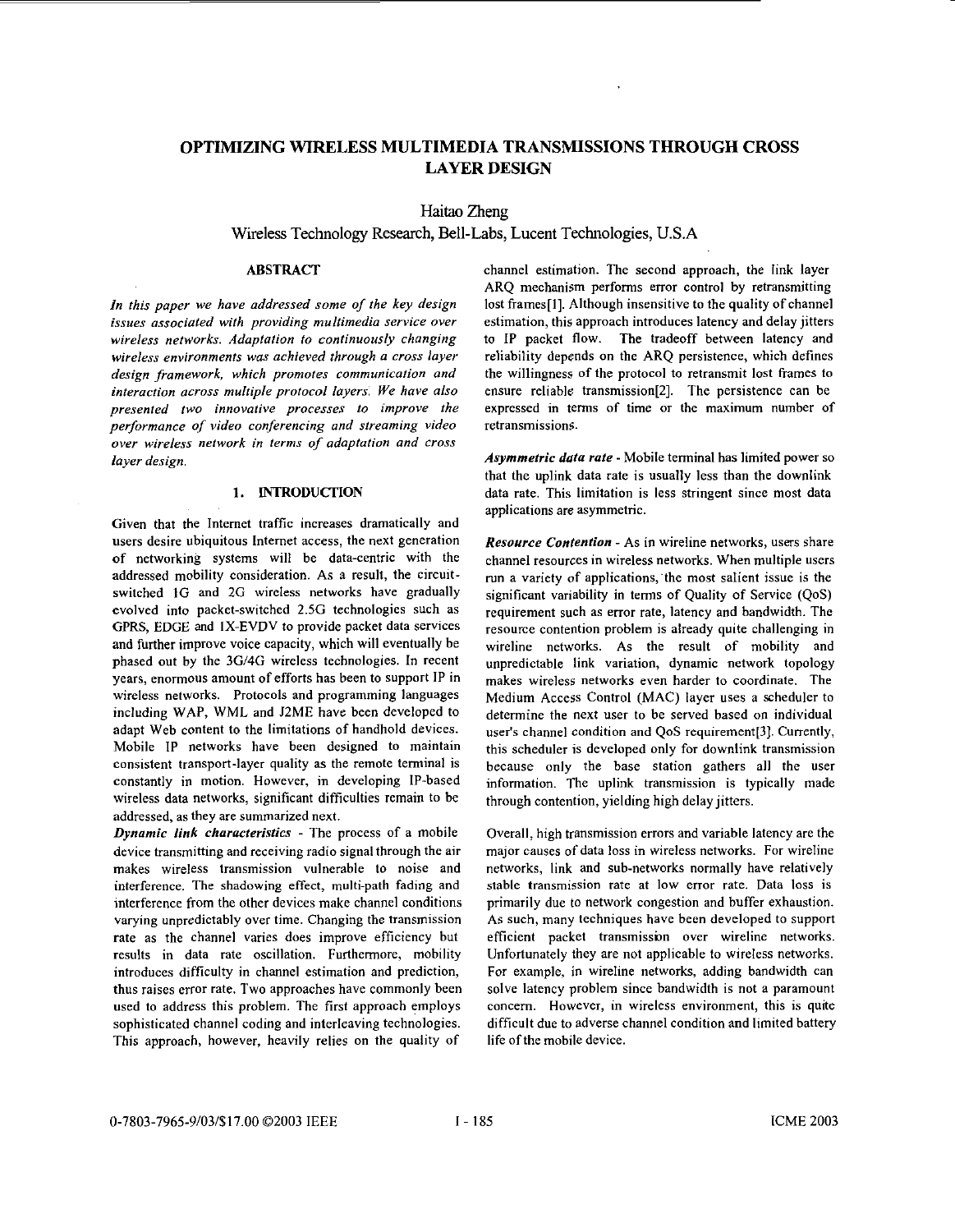#### **2.** ADAFTATION THROUGH CROSS LAYER DESIGN

An important aspect of wireless networks is dynamic behavior. The conventional protocol structure is inflexible as various protocol layers can only communicate in a strict manner. In such a case, the layers are designed to operate under the worst conditions, rather than adapting to changing conditions. This leads to inefficient use of spectrum and energy. Adaptation represents the ability of network protocols and applications to observe and respond to the channel variation. Central to adaptation is the concept of cross layer design [4][5]. Cross layer design for the three key layers in the overall protocol stack (i.e., applicationlayer, transport-layer, and network- and link-layer) are reviewed in this section.

*Application Transmission Adaptation* - This approach refers to the application's capability to adjust its behavior to changing network and channel characteristics. Wireless networks often have to deal with adverse conditions where handoffs, deep fading, and bad carrier signals result in high rate of packet losses. Only adaptive applications can cope with these challenging circumstances. For multimedia delivery, a media server can track packet losses and adjust media source rate and protection level accordingly [6][7][8][9][10]. Whereas this level of adaptation is system independent and application specific, an application is able to reconfigure itself accurately only if it could identifies the underlying network and channel variations.

*Transport-layer Transmission Adaptation* - Instead of application-layer adaptation, the adaptation can be shifted to the underlying transport layer, making it transparent to the application layer, so that applications originally developed for wireline networks remain intact. One drawback of this level of adaptation is that it is impossible to implement a complete adaptation if part of it is application specific. The protocol should differentiate various packet loss patterns (i.e., packet losses due to network congestion or from channel errors[l1][12][13]) and invoke congestion control and rate adaptation accordingly. TCP and its variants provide reliable connections by retransmitting the lost packets. However, the resulting latency is in general too large for real-time and streaming media applications. For this reason, most streaming applications use UDP protocol with an unreliable packet delivery. However, by discarding cormpted packets, UDP does not distinguish between packet losses due to congestion and corruption. Alternatively, UDP-Lite applies partial checksum to some parts of a packet (i.e., packet payload) and reduces packet loss rate [14]. CUDP conducts a precise error detection and recovery through error location information from link-layer **~51.** 

*Network- and Linkdayer Transmission Adaplalion* - The application characteristics, such as **QoS** requirement and packet priority, could be used in coordinating the link- and network-layers. In particular, the persistence level of the link layer ARQ mechanism should adapt to each application's latency and reliability requirements, while the link layer scheduler allocates radio resources to various packet flows based on their **QoS** priorities. The adaptation, however, requires the link- and network-layers to be able to distinguish different packet flows, which in general can be achieved by an explicit indication of the **QoS** requirement associated with each packet flow[2]. Note that in some systems, the transport- and link-layer both conduct error recover by using FEC coding and retransmissions. The balance between both schemes is important for the optimal usage of the overall communication resources[16]. Meanwhile, the network could operate efficiently by using the link- and physical-layers information, such as rate fluctuation and error condition, to distribute channel resources.

In addition, the adaptation relies on each layer's ability to estimate current and even predict future network and channel conditions. Within a protocol stack, the link-layer must detect its present status including link availability, congestion and error conditions, and signal it to upper layers for appropriate adaptation[l5]. A proper form of the information exchange across multiple layers is crucial to the effectiveness of the adaptation.

## **3.** INTEGRATING THE ADAFTATION FOR WIRELESS MULTIMEDIA TRANSMISSION

In general, in building an efficient wireless network, we strive to create a series of protocol layers that communicate, interact and thus yield continuously improved applications and services. Next, we will highlight some of the innovative processes to improve the performance of video conferencing and streaming video over wireless network in terms of adaptation and cross layer design.

## *Case I: Optimizing Link Layer Scheduler, Hybrid ARQ and Link Adaptation for Wireless Video Conferencing*

Channel characteristics play an important role in determining the amount and the type of data traffic that can be carried with sufficient QoS over the channel. This is especially true for multi-user wireless systems where multiple users share the bandwidth, and each user's channel varies independently due to interference and fading. Scheduling algorithms[l7][18] can exploit multi-user diversity due to independent channel variations, and thus are crucial to system performance. Certain scheduling algorithms designed for shared packet channel, e.g. maximum rate scheduling, only consider the overall system throughput, so that the transmission would take place to those mobile devices with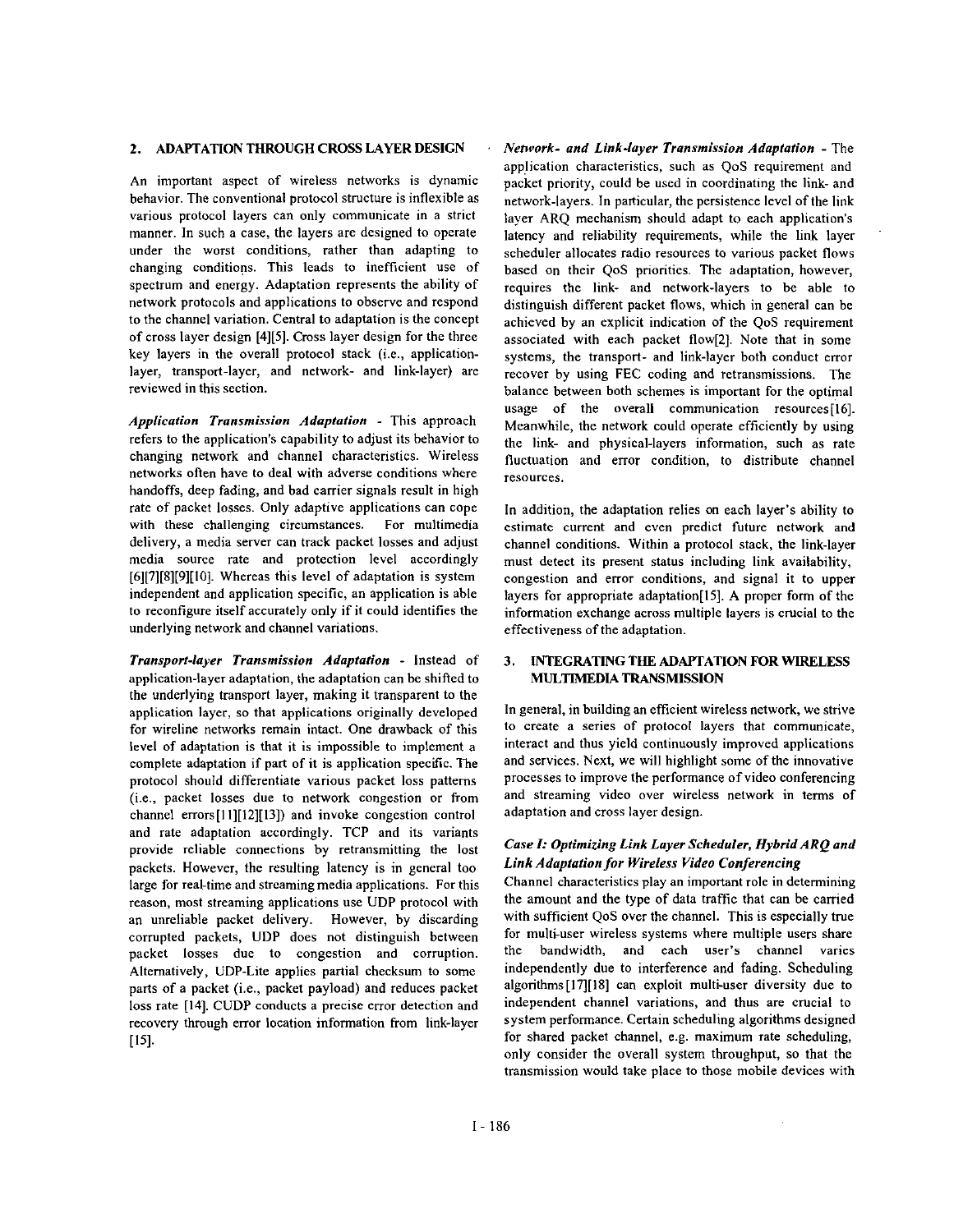good channel condition. However, real-time applications like video conferencing require timely packet delivery. Thus, allowing transmissions to take place only when the channel condition is good may decrease the percentage of packets being delivered in time. Here lies the tradeoff **n** which the scheduler must decide whether it is worthwhile to transmit to a particular mobile device even through that decision may decrease the overall channel capacity.

Link adaptation[l9], which continuously adjusts the modulation and coding schemes (MCS), provides an efficient way of maximizing the instantaneous usage of wireless channel. It enables the use of spectral-efficient high-order MCSs when channel conditions are favorable, and reverts to the MCSs that are more robust but with lower transmission rates when channel conditions degrade. Traditionally, the MCS selection is adjusted based on the channel quality feedback to maximize the throughput while maintaining certain target FER. For voice transmission, the mapping **i** selected to maintain a 1% FER, while for data transmission the mapping is usually generated to maximize the (averaged) throughput taken into account hybrid ARQ operation. For real-time data applications, the mapping design should consider both packet delay and throughput.

We conduct Opnet based network simulations to evaluate the optimization of scheduler, link adaptation and HARQ scheme for wireless video conferencing over UMTS High-Speed Downlink Packet Access (HSDPA)[ZO]. A single base station supports three user equipments(UE). The average signal-to-interference-and-noise ratio(S1NRs) for UE 0, I and 2 are 3dB, 2dB and -IdB, so that in average UE 0 is the best user and UE 2 is the worst. The downlink packet delay is measured from the time a packet is generated at the wire-line videoconference party to the time the packet is received by the wireless videoconference party. We only consider downlink direction at this time and ignore uplink performance. The cumulative distribution function (CDF) of packet delay corresponding to proportional fair(PF) and maximum rate(MAX) schedulers are shown in Fig. **1.** The mapping designs are **1%** FER based and HARQ fitted mapping design. The latter transmits more aggressively and requires retransmissions. We observe that MAX scheduler results in performance imbalance between good user (UE 0) and bad user(UE **2),** while PF scheduler improves user fairness. Fig. 2 shows that HARQ fitted mapping helps bad user (UE 2) while 1% FER based mapping design fivors good users. Hence, appropriate aggressiveness is essential to system performance and should be selected carefully based on application QoS requirements. Fig. **3** compares the UE 2 delay performance with round robin(RR), PF and MAX schedulers, where PF and MAX are significantly robust compared to RR. This also indicates that the choice of scheduler is quite important for delay sensitive applications.

## *Case 11: Modified UDP with Link Layer Error Indicator for Streaming Video over Wireless*

UDP is generally used for video streaming. However, UDP is unable to distinguish between packet losses caused by network congestion and by channel errors. For this reason, it is more appropriate to use UDP over wireline networks than over wireless networks. UDP-Lite, on the other hand, ignores channel errors unless they corrupt packet header. By doing so, it shift the error handling responsibility to the application. When packet level FER coding is deployed to provide error control, CUDP is superior to UDP-Lite because CUDP utilizes error indication from the link layer. In general, the transmission unit at link layer is smaller than that at network- and transport-layers, so that link layer error indications provide a precise estimation of the error location. A packet FEC decoder can use the error locations to group erroneous data blocks to erasures and donhle the error recovery capability. Without packet FEC coding, the error indication is still beneficial because it can assist video decoder to locate errors by formatting the corrupted link layer unit as all **"1"s.** 

The performance of UDP, UDP-lite and CUDP was compared in **[I51** in terms of streaming MPEG video through a UMTSsimilar system, where CUDP achieves 2-6 dB of PSNR improvement over UDP, and 510 dB over UDP-Lite. **As**  congestion packet loss increases, the advantages diminish because network congestion becomes the dominant impairment.

#### **4. CONCLUSIONS**

This paper provided an overview of the intelligent video over wireless networks. Adaptation to continuously changing wireless environments was achieved through a cross layer design framework, which promotes communication and interaction across multiple protocol layers.

#### **REFERENCES**

- [I] **Y.** Wang and **S.** Lin, "A modified selective-repeat type-11 hybrid ARQ system and its performance analysis," IEEE *Transactions on Communications,* vol. COM31, pp. **593.- 608,** May **1983.**
- **[2]** Advice to link designers on link Automatic Repeat reQuest (ARQ), Internet Draft, Mar. 2002, **draft-ietFpilc-link-arq**issues-04.txt.
- **[3]** Jalali, R. Padovani, R. Pankaj, "Data throughput of CDMA-HDR: A high efficiency high data rate personal communication wireless system," Proceedings of the IEEE Vehicular Technology Conference, Tokyo, Japan, May 2000.
- **[4]** "A Multilayered Approach to Mobile Networking", Stanford University Project Report.
- **[5]** L.Tong, Q. Zhao and G. Mergen, "Multipacket reception in random access wireless networks: From signal processing to